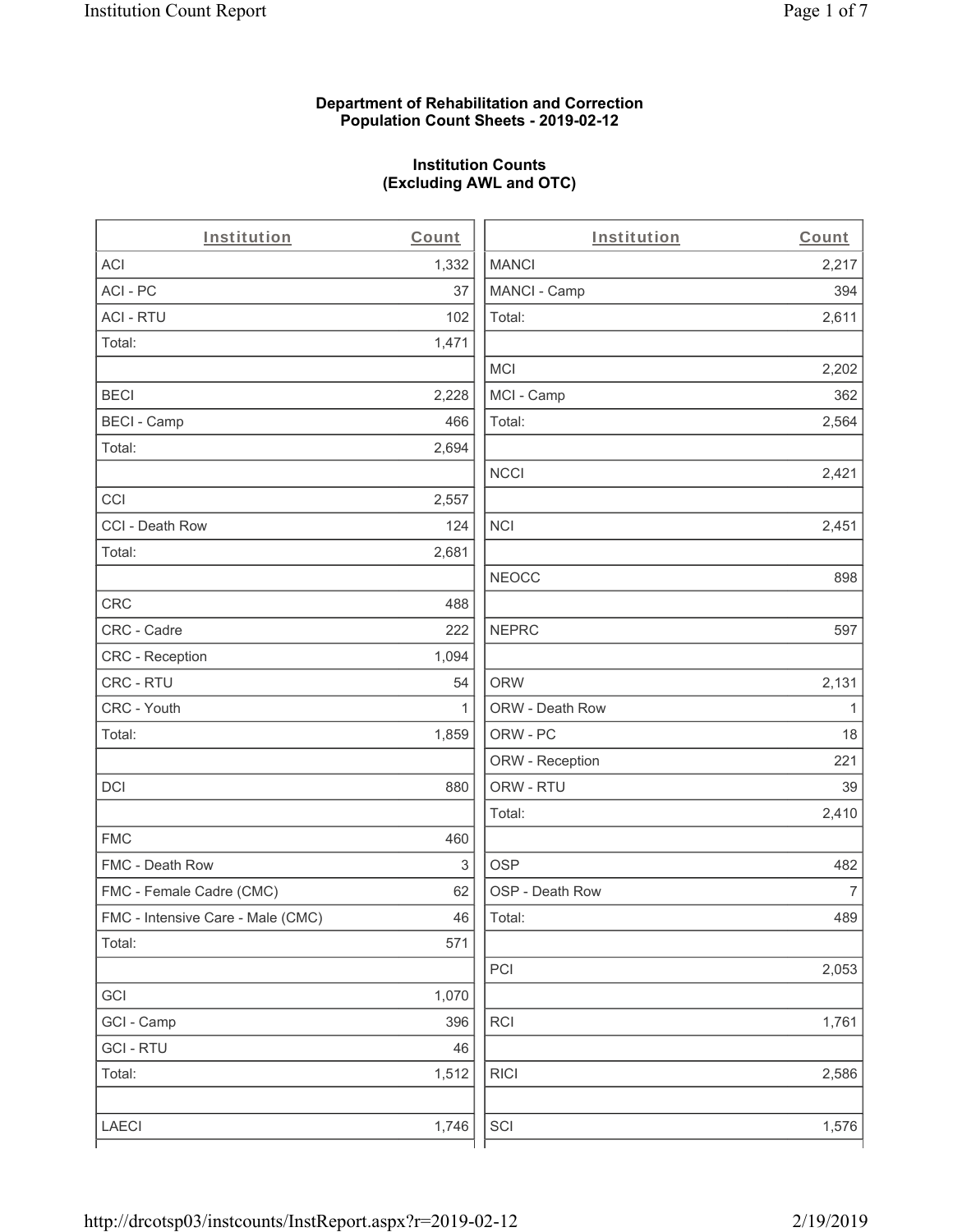| LECI                     | 2,196 | <b>SOCF</b>      | 1,246 |
|--------------------------|-------|------------------|-------|
| LECI - Camp              | 163   | SOCF - RTU       | 63    |
| Total:                   | 2,359 | Total:           | 1,309 |
| LOCI                     | 2,251 | <b>TCI</b>       | 947   |
|                          |       | TCI - Camp       | 420   |
| LORCI                    | 280   | Total:           | 1,367 |
| LORCI - Cadre            | 128   |                  |       |
| <b>LORCI - Reception</b> | 1,016 | <b>TOCI</b>      | 723   |
| Total:                   | 1,424 | <b>TOCI - PC</b> | 83    |
|                          |       | Total:           | 806   |
| <b>MACI</b>              | 998   |                  |       |
| MACI - Minimum           | 1,206 | <b>WCI</b>       | 1,304 |
| Total:                   | 2,204 | <b>WCI-RTU</b>   | 30    |

**Total Population: 48,885** \* The Total Population includes 30 Offenders with Reason Codes 30 & 31.

Total: 1,334

\*\* The Total Population includes 37 Offenders with Reason Code 0A.

## **Male Population by Security Level (Include AWL and Exclude OTC)**

| Security Level         |                   | <b>Body</b> | AWL | $(-OTC)$ | Total  |
|------------------------|-------------------|-------------|-----|----------|--------|
| <b>Total Level E</b>   |                   | 1,030       | 18  | 15       | 1,033  |
| <b>Total Level 4</b>   |                   | 1,751       | 12  | 11       | 1,752  |
| Total Level 3          |                   | 11,937      | 156 | 134      | 11,959 |
| Total Level 2          |                   | 16,209      | 201 | 154      | 16,256 |
| Total Level 1          |                   | 13,784      | 110 | 62       | 13,832 |
| <b>Total Death Row</b> |                   | 136         |     |          | 136    |
|                        | <b>Total Male</b> | 44,847      | 498 | 377      | 44,968 |

#### **Female Population by Institution (Include AWL and Exclude OTC)**

| Institution              | <b>Body</b> | AWL |    | <u><sup>r</sup>ota</u> i |
|--------------------------|-------------|-----|----|--------------------------|
| DCI                      | 880         | 14  | 8  | 886                      |
| <b>FMC</b>               | 13          |     |    | 14                       |
| FMC - Female Cadre (CMC) | 62          |     | 0  | 63                       |
| <b>NEPRC</b>             | 597         | 16  | 5  | 608                      |
| <b>ORW</b>               | 2,130       | 41  | 24 | 2,147                    |
|                          |             |     |    |                          |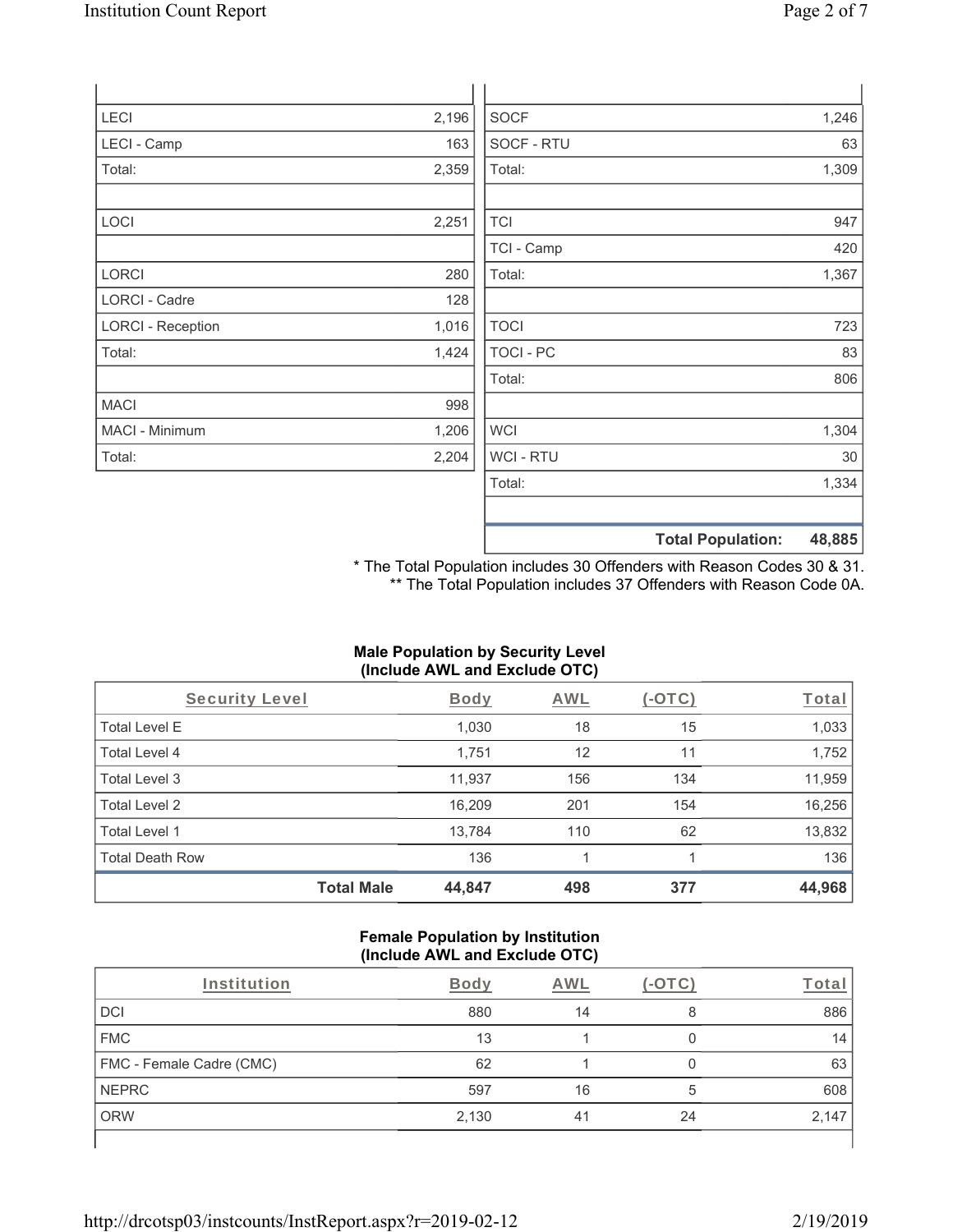| ORW - Death Row        |                          |        | 0   | $\left( \right)$ |        |
|------------------------|--------------------------|--------|-----|------------------|--------|
| ORW - PC               |                          | 18     | 0   |                  | 18     |
| <b>ORW</b> - Reception |                          | 221    | 5   | 3                | 223    |
| <b>ORW - RTU</b>       |                          | 39     | 0   |                  | 39     |
|                        | <b>Total Female</b>      | 3,961  | 78  | 40               | 3,999  |
|                        | <b>Total Population:</b> | 48,808 | 576 | 417              | 48,967 |

#### **Male Population by Institution: Security Level 5 and E (Include AWL and Exclude OTC)**

| Institution      |                      | <b>Body</b>    | <b>AWL</b>          | (OTC)               | Total            |
|------------------|----------------------|----------------|---------------------|---------------------|------------------|
| ACI              |                      | $\,6$          | $\mathbf 0$         | 0                   | $\,6\,$          |
| CRC              |                      | $\sqrt{5}$     | $\mathbf{1}$        | 1                   | $\,$ 5 $\,$      |
| CRC - RTU        |                      | $\,8\,$        | $\mathbf 0$         | $\mathsf{O}\xspace$ | $\,8\,$          |
| LAECI            |                      | 1              | $\mathbf 0$         | 0                   | 1                |
| LECI             |                      | 7              | $\mathbf 0$         | 0                   | 7                |
| LORCI            |                      | $6\,$          | $\mathbf{1}$        | $\mathbf{1}$        | $\,6\,$          |
| <b>MACI</b>      |                      | 17             | $\mathbf{1}$        | 0                   | 18               |
| <b>MANCI</b>     |                      | $\,$ 5 $\,$    | $\mathbf 0$         | $\mathbf 0$         | $\sqrt{5}$       |
| MCI              |                      | $\overline{2}$ | 1                   | 1                   | $\sqrt{2}$       |
| <b>NEOCC</b>     |                      | $\overline{4}$ | $\mathbf 0$         | 0                   | 4                |
| <b>OSP</b>       |                      | 421            | $\overline{4}$      | $\,$ 3 $\,$         | 422              |
| <b>RCI</b>       |                      | $9$            | $\mathbf 0$         | $\mathsf{O}\xspace$ | $\boldsymbol{9}$ |
| SOCF             |                      | 434            | $\boldsymbol{9}$    | 8                   | 435              |
| <b>TCI</b>       |                      | 1              | $\mathsf{O}\xspace$ | $\mathsf{O}\xspace$ | 1                |
| <b>TOCI</b>      |                      | 90             | $\mathsf{O}\xspace$ | $\mathsf{O}\xspace$ | $90\,$           |
| <b>TOCI - PC</b> |                      | $\overline{2}$ | $\mathbf 0$         | $\mathsf 0$         | $\sqrt{2}$       |
| WCI              |                      | $\sqrt{3}$     | $\mathbf{1}$        | 1                   | 3                |
| WCI - RTU        |                      | $9\,$          | $\mathbf 0$         | $\mathbf 0$         | $9\,$            |
|                  | <b>Total Level 5</b> | 1,030          | 18                  | 15                  | 1,033            |

#### **Male Population by Institution: Security Level 4 (Include AWL and Exclude OTC)**

| Institution     | Body | AWL | Tota |
|-----------------|------|-----|------|
| ACI             | 6    |     |      |
| CRC             | 14   |     | 14   |
| CRC - Reception | 15   |     | 15   |
| CRC - RTU       |      |     |      |
| <b>FMC</b>      |      |     |      |
|                 |      |     |      |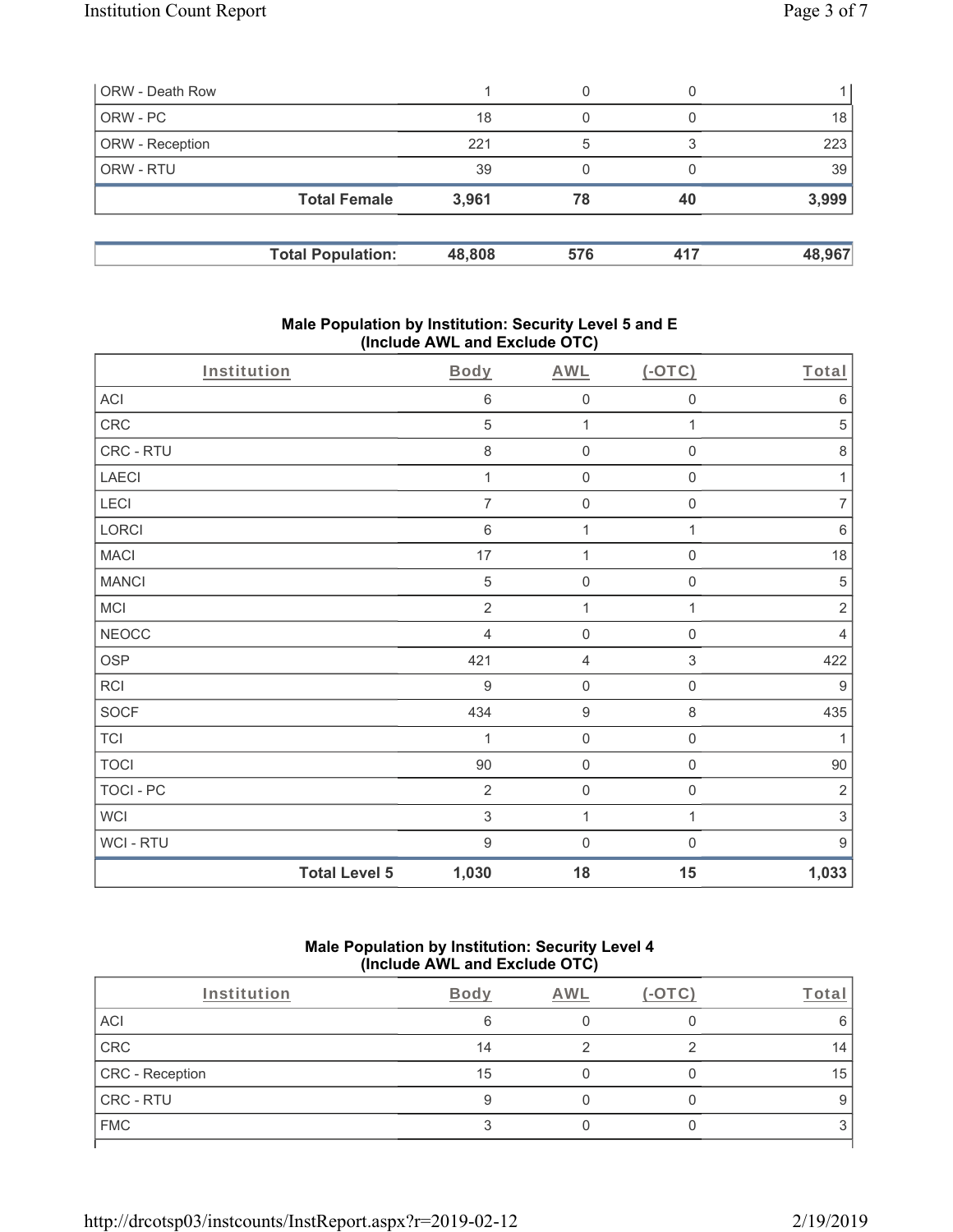| FMC - Intensive Care - Male (CMC) | 1              | 0                   | $\mathbf 0$    | 1     |
|-----------------------------------|----------------|---------------------|----------------|-------|
| LECI                              | 21             | $\boldsymbol{0}$    | 0              | 21    |
| LOCI                              | $\mathbf 0$    | $\sqrt{5}$          | 5              | 0     |
| LORCI                             | $\overline{4}$ | $\overline{2}$      | $\overline{2}$ | 4     |
| <b>LORCI - Reception</b>          | $\mathfrak{Z}$ | $\mathbf 0$         | $\mathbf 0$    | 3     |
| <b>MACI</b>                       | 37             | $\mathsf{O}\xspace$ | $\mathbf 0$    | 37    |
| <b>MANCI</b>                      | 21             | $\boldsymbol{0}$    | $\mathbf 0$    | 21    |
| <b>NCI</b>                        | 1              | $\boldsymbol{0}$    | $\mathbf 0$    | 1     |
| <b>NEOCC</b>                      | 17             | 0                   | $\mathbf 0$    | 17    |
| <b>OSP</b>                        | 35             | $\mathsf{O}\xspace$ | 0              | 35    |
| <b>RCI</b>                        | $\overline{2}$ | $\boldsymbol{0}$    | $\mathbf 0$    | 2     |
| <b>SOCF</b>                       | 805            | $\overline{2}$      | $\overline{2}$ | 805   |
| SOCF - RTU                        | 63             | $\mathbf 0$         | $\mathbf 0$    | 63    |
| <b>TCI</b>                        | 12             | $\mathbf 0$         | $\mathbf 0$    | 12    |
| <b>TOCI</b>                       | 624            | 1                   | $\mathbf 0$    | 625   |
| TOCI - PC                         | 21             | $\mathbf 0$         | $\mathbf 0$    | 21    |
| WCI                               | 31             | $\boldsymbol{0}$    | $\mathbf 0$    | 31    |
| <b>WCI-RTU</b>                    | 6              | $\mathbf 0$         | 0              | 6     |
| <b>Total Level 4</b>              | 1,751          | 12                  | 11             | 1,752 |

# **Male Population by Institution: Security Level 3 (Include AWL and Exclude OTC)**

| Institution                       | Body  | AWL              | $(-OTC)$         | Total          |
|-----------------------------------|-------|------------------|------------------|----------------|
| <b>ACI</b>                        | 18    | $\boldsymbol{0}$ | $\boldsymbol{0}$ | 18             |
| ACI-PC                            | 5     | $\mathbf 0$      | $\mathbf 0$      | $\sqrt{5}$     |
| CCI                               | 6     | 0                | $\mathbf 0$      | 6              |
| CRC                               | 257   | 15               | 14               | 258            |
| CRC - Cadre                       | 111   | $\mathbf 0$      | $\mathbf 0$      | 111            |
| CRC - Reception                   | 663   | 10               | 10               | 663            |
| CRC - RTU                         | 35    | $\boldsymbol{0}$ | 0                | 35             |
| <b>FMC</b>                        | 18    | 1                | 0                | 19             |
| FMC - Intensive Care - Male (CMC) | 4     | $\mathbf 0$      | 0                | $\overline{4}$ |
| GCI                               |       | $\boldsymbol{0}$ | $\boldsymbol{0}$ | 1              |
| <b>LAECI</b>                      | 12    | 0                | $\mathbf 0$      | 12             |
| LECI                              | 2,166 | 22               | 20               | 2,168          |
| LOCI                              | 7     | $\mathbf 0$      | 0                | $\overline{7}$ |
| <b>LORCI</b>                      | 103   | 33               | 31               | 105            |
| LORCI - Cadre                     | 13    | $\mathbf 0$      | $\mathbf 0$      | 13             |
| <b>LORCI - Reception</b>          | 700   | 1                |                  | 700            |
| <b>MACI</b>                       | 851   | 5                | 3                | 853            |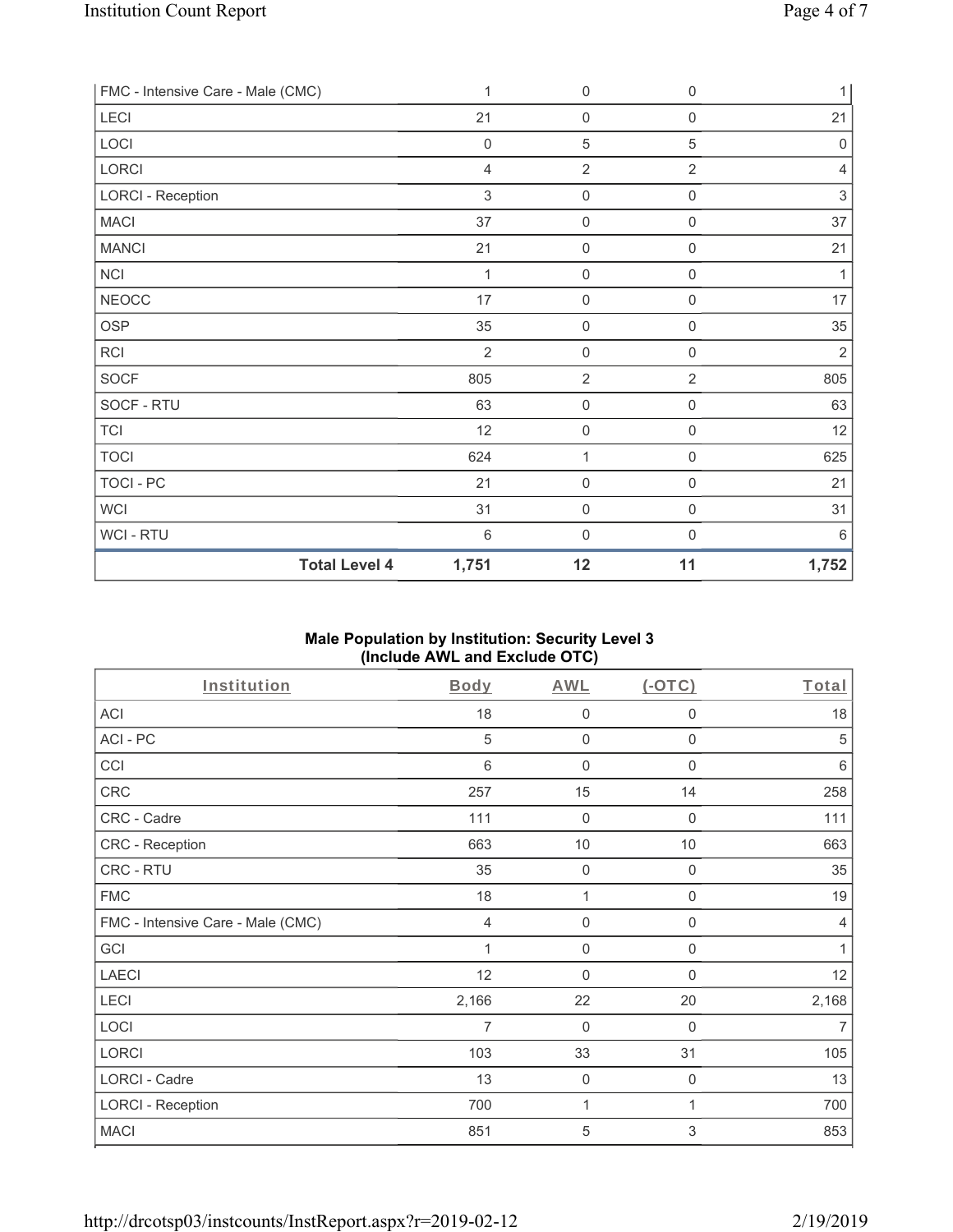| <b>MANCI</b> |                      | 2,167          | 24               | 20               | 2,171  |
|--------------|----------------------|----------------|------------------|------------------|--------|
| <b>NCCI</b>  |                      | $\,8\,$        | 1                | 1                | 8      |
| <b>NCI</b>   |                      | 1              | $\mathbf 0$      | $\mathbf 0$      | 1      |
| <b>NEOCC</b> |                      | 877            | 4                | 4                | 877    |
| <b>OSP</b>   |                      | $\overline{2}$ | 0                | 0                | 2      |
| PCI          |                      | 34             | 1                | $\Omega$         | 35     |
| RCI          |                      | 1,626          | 16               | 14               | 1,628  |
| <b>RICI</b>  |                      | 13             | $\mathbf 0$      | $\mathbf 0$      | 13     |
| <b>SOCF</b>  |                      | 5              | $\mathbf 0$      | $\Omega$         | 5      |
| <b>TCI</b>   |                      | 889            | 9                | 6                | 892    |
| TCI - Camp   |                      | 1              | $\mathbf 0$      | $\mathbf 0$      | 1      |
| <b>TOCI</b>  |                      | 9              | $\mathbf 1$      |                  | 9      |
| TOCI - PC    |                      | 60             | $\boldsymbol{0}$ | 0                | 60     |
| <b>WCI</b>   |                      | 1,262          | 13               | $\boldsymbol{9}$ | 1,266  |
| WCI - RTU    |                      | 13             | $\mathbf 0$      | $\Omega$         | 13     |
|              | <b>Total Level 3</b> | 11,937         | 156              | 134              | 11,959 |

## **Male Population by Institution: Security Level 2 (Include AWL and Exclude OTC)**

| Institution                       | <b>Body</b>  | <b>AWL</b>          | $(-OTC)$                  | Total        |
|-----------------------------------|--------------|---------------------|---------------------------|--------------|
| <b>ACI</b>                        | 733          | $\overline{2}$      | 1                         | 734          |
| ACI-PC                            | 23           | $\mathbf 0$         | $\mathbf 0$               | 23           |
| <b>ACI - RTU</b>                  | 74           | $\boldsymbol{0}$    | $\mathsf{O}\xspace$       | 74           |
| <b>BECI</b>                       | 1,498        | 11                  | $\,8\,$                   | 1,501        |
| CCI                               | 2,005        | 16                  | 14                        | 2,007        |
| CRC                               | 110          | $\overline{4}$      | $\ensuremath{\mathsf{3}}$ | 111          |
| CRC - Cadre                       | 109          | $\mathbf 0$         | $\boldsymbol{0}$          | 109          |
| CRC - Reception                   | 291          | $10$                | $\boldsymbol{9}$          | 292          |
| CRC - RTU                         | 1            | $\mathbf 0$         | $\mathsf{O}\xspace$       | 1            |
| CRC - Youth                       | $\mathbf{1}$ | $\mathbf 0$         | $\mathsf{O}\xspace$       | $\mathbf{1}$ |
| <b>FMC</b>                        | 20           | $\overline{4}$      | $\mathsf 0$               | 24           |
| FMC - Intensive Care - Male (CMC) | 14           | $\mathsf{O}\xspace$ | $\mathbf 0$               | 14           |
| GCI                               | 393          | $\overline{7}$      | 3                         | 397          |
| GCI - Camp                        | $\mathbf{1}$ | $\mathbf 0$         | $\mathbf 0$               | 1            |
| <b>GCI-RTU</b>                    | 37           | $\mathbf 0$         | $\mathsf{O}\xspace$       | 37           |
| LAECI                             | 1,123        | 13                  | 13                        | 1,123        |
| LECI                              | 1            | $\mathbf 0$         | $\mathsf{O}\xspace$       | 1            |
| LOCI                              | 1,219        | 12                  | 10                        | 1,221        |
| LORCI                             | 150          | 29                  | 24                        | 155          |
| <b>LORCI - Cadre</b>              | 111          | 1                   | $\boldsymbol{0}$          | 112          |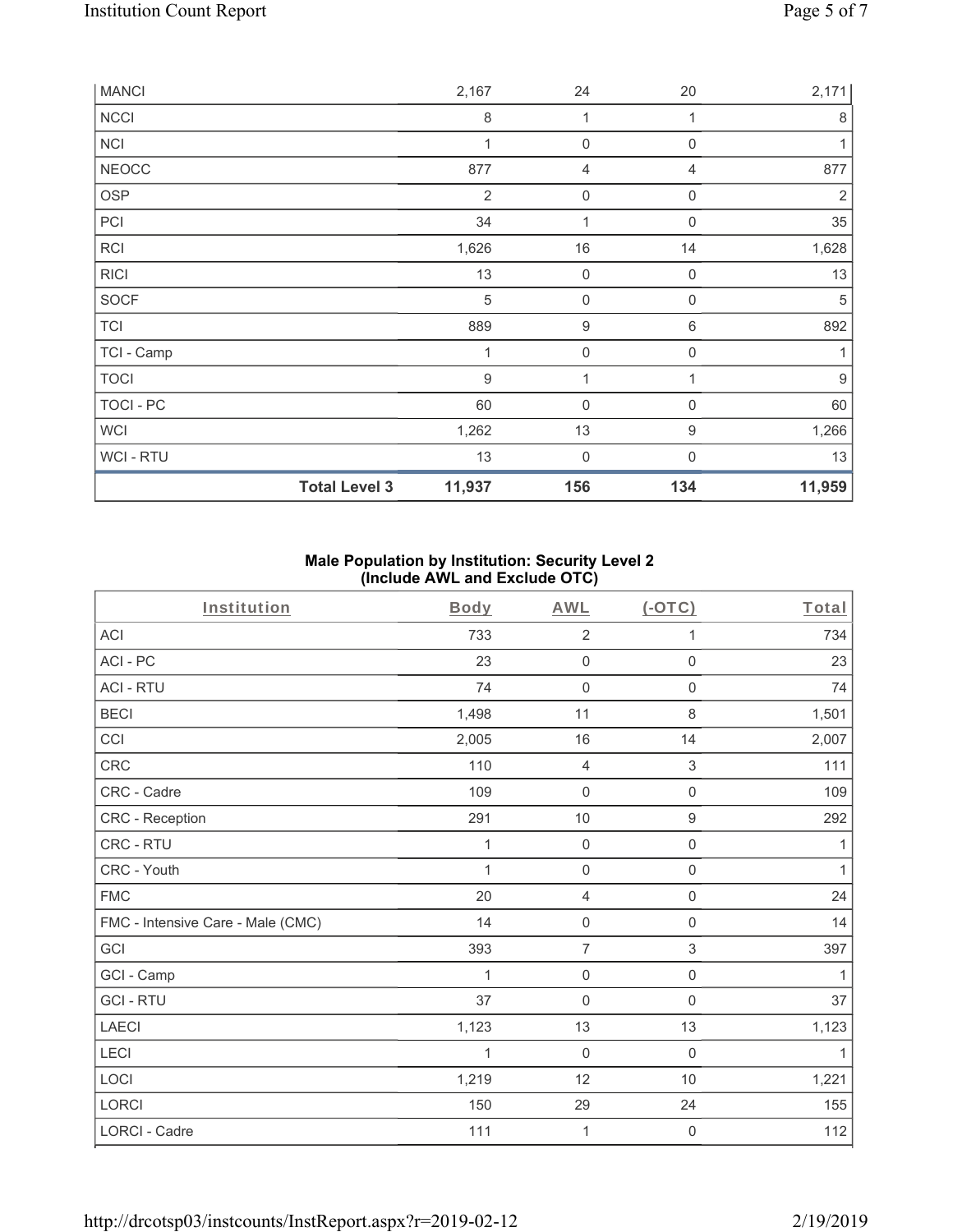| <b>LORCI - Reception</b> |                      | 237                       | 1           |                | 237                       |
|--------------------------|----------------------|---------------------------|-------------|----------------|---------------------------|
| <b>MACI</b>              |                      | 93                        | 1           | 1              | 93                        |
| <b>MANCI</b>             |                      | $\overline{4}$            | 1           |                | $\overline{4}$            |
| <b>MCI</b>               |                      | 1,620                     | 10          | 8              | 1,622                     |
| MCI - Camp               |                      | 1                         | $\mathbf 0$ | 0              | 1                         |
| NCCI                     |                      | 1,191                     | 10          | 8              | 1,193                     |
| <b>NCI</b>               |                      | 1,628                     | 16          | 15             | 1,629                     |
| <b>OSP</b>               |                      | $\ensuremath{\mathsf{3}}$ | $\mathbf 0$ | 0              | 3                         |
| PCI                      |                      | 927                       | 15          | $\overline{7}$ | 935                       |
| RCI                      |                      | 123                       | 0           | 0              | 123                       |
| <b>RICI</b>              |                      | 1,424                     | 31          | 23             | 1,432                     |
| SCI                      |                      | 1,033                     | 7           | 5              | 1,035                     |
| <b>SOCF</b>              |                      |                           | 0           | $\mathbf 0$    | 1                         |
| <b>TCI</b>               |                      | 3                         | 0           | $\mathbf 0$    | $\ensuremath{\mathsf{3}}$ |
| <b>WCI</b>               |                      | $\overline{7}$            | $\mathbf 0$ | $\Omega$       | $\overline{7}$            |
|                          | <b>Total Level 2</b> | 16,209                    | 201         | 154            | 16,256                    |

## **Male Population by Institution: Security Level 1 (Include AWL and Exclude OTC)**

| Institution                       | <b>Body</b>      | <b>AWL</b>          | $($ -OTC $)$        | Total            |
|-----------------------------------|------------------|---------------------|---------------------|------------------|
| ACI                               | 569              | $\sqrt{3}$          | $\boldsymbol{0}$    | 572              |
| ACI-PC                            | $\boldsymbol{9}$ | $\mathsf{O}\xspace$ | $\mathsf{O}\xspace$ | $\boldsymbol{9}$ |
| <b>ACI - RTU</b>                  | 28               | $\mathsf{O}\xspace$ | $\mathsf 0$         | 28               |
| <b>BECI</b>                       | 728              | $\overline{2}$      | 1                   | 729              |
| <b>BECI - Camp</b>                | 466              | $\mathbf 0$         | $\mathsf{O}\xspace$ | 466              |
| CCI                               | 546              | $\overline{2}$      | $\mathsf 0$         | 548              |
| CRC                               | 40               | $\overline{2}$      | $\overline{2}$      | 40               |
| CRC - Cadre                       | $\overline{2}$   | 0                   | $\mathsf{O}\xspace$ | $\overline{2}$   |
| CRC - Reception                   | 121              | $\overline{2}$      | $\overline{2}$      | 121              |
| CRC - RTU                         | 1                | $\mathbf 0$         | $\mathsf 0$         | $\mathbf{1}$     |
| <b>FMC</b>                        | 405              | $\,8\,$             | 1                   | 412              |
| FMC - Intensive Care - Male (CMC) | 27               | 0                   | 0                   | 27               |
| GCI                               | 676              | 10                  | 3                   | 683              |
| GCI - Camp                        | 395              | $\mathbf 0$         | $\mathsf 0$         | 395              |
| <b>GCI-RTU</b>                    | $\boldsymbol{9}$ | $\mathbf 0$         | $\mathsf{O}\xspace$ | $\boldsymbol{9}$ |
| <b>LAECI</b>                      | 610              | $\,6\,$             | 5                   | 611              |
| LECI                              | 1                | $\overline{2}$      | $\mathsf 0$         | 3                |
| LECI - Camp                       | 163              | $\mathbf 0$         | $\mathbf 0$         | 163              |
| LOCI                              | 1,025            | $\,6\,$             | $\overline{4}$      | 1,027            |
| LORCI                             | 17               | $\overline{7}$      | 6                   | 18               |